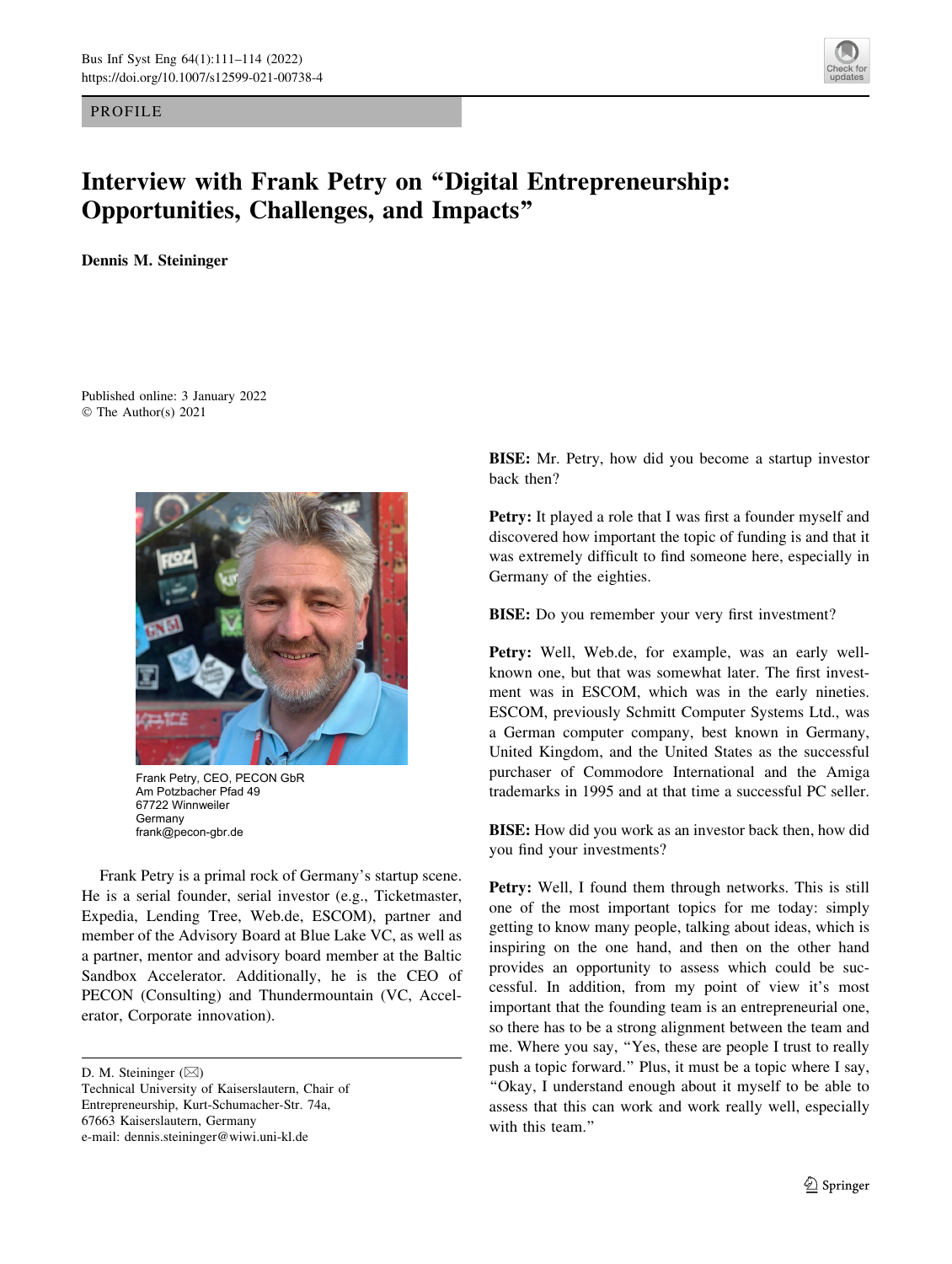BISE: Thinking about your most recent investment, can you tell us something about it?

Petry: Yes, the most recent one is Complero. This contact came about through a startup event. We met and talked several times, and I noticed that it was a really strong founding team, that people were passionate, and I also liked the idea. It is all about improving data quality using AI, and in the future even predicting what's changing with customers before they even officially acknowledge it. I think AI will have a very, very strong influence on the economy in general in the near future.

BISE: And when you think back to your very early investments and your current ones, how has your work as an investor changed? Perhaps also from a digital perspective?

Petry: What has changed radically, of course, are the possibilities. When I think of the first investments: no social media, no mobile phones, fortunately already email. It was all much slower, not as tightly networked, you had to spend a lot more time going to events, meeting people, a lot of things are digital now, and that makes it much easier. We have moved closer together via digitalization.

In the past, I have to say, I worked very regionally, with a few places where I went more often. Today, my network reaches around the globe, I exchange ideas around the globe and of course, you can gain much more experience yourself, gain new impulses, find new aspects, see new things, can try things out much faster. Of course, you did not have all these possibilities in the eighties.

Digitalization has also made many things faster and easier in terms of implementation. I myself have, I think, twenty email addresses from different companies. I am also in 15 Slack channels at various startups, so I can look directly into them very quickly: What are they at? What is happening right now? Where can I do something, even without having to talk to someone? And in the past, it was very important to have regular meetings where you sat down together and talked, so that you actually knew: What's happening right now? Where do they stand in general? This is a click here on the monitor today, I log on, and then I see: ''Okay, this is happening''. And then I can also notice something where I say, ''Oh, I'll pick up the phone, call them and say, ''Have you actually noticed? ''

BISE: Have the founders, their personalities, and their ideas changed fundamentally since you started investing?

Petry: Yes, I would almost call that a sort of U-shape. So when I started, there was a huge amount of people who wanted to start up and who really had this spirit of, ''I want to be an entrepreneur. I want to do something special.'' And that faded away more and more after the eighties. For the last few years, though, I've noticed that it's coming back again. I think it is partly due to the technical possibilities, but from my point of view it's also due to the fact that the new generations are no longer so satisfied with the road of life they see.

BISE: When we talk about technical opportunities, what exactly are you thinking about?

Petry: That is the main fuel that's driving this change. Because in the eighties, it was at most a handful of technologies that we had newly available, that changed things, even radically changed things, but it was relatively manageable and it was relatively easy to foresee what was going to happen. We have had at least a decade right now where so many new technologies have emerged or are emerging. So if I look right now at quantum computing or blockchain and many other things, these fundamentally new technologies are going to have a very profound impact. Whether it's AI topics, whether it's sensors in the IoT environment and in robotics, even in topics like telecommunications, where there have already been great strides, we're making huge leaps forward at the moment. So when I look at this multitude, it is already making a great difference. And now things become exciting: I can also combine these technologies with each other, and the combination creates new possibilities. And these combinations ultimately create exponential opportunities that we have available now. And therefore on the technology side, we really have an age of awakening at the moment which enables brilliant new ideas and business models. And on the other hand, a generation is upcoming who is no longer satisfied with what the baby boomer generation has built up, this view of the world and these ideals. Many young people are fed up with this and say: ''But that can't be it, I have other ideals and values.''

Also the topic of the environment: How is our planet, our earth developing—the only thing we have to live on? That is a very important topic for this generation and they therefore have a need for change. And this comfortable: ''I'll go to university, study something, join a big company, need a secure job, earn a lot, buy my house, my car, have a family, and that's the career, and that's life'', they don't see it that way anymore. They want to experience and change something and that's what fuels the new generation of entrepreneurs. And that's why I mentioned the U-shape, we're moving back up to where we were in the beginning.

BISE: Now when you talk about this combination of these different technologies and the exponential opportunities, do these entrepreneurs need different skills now as the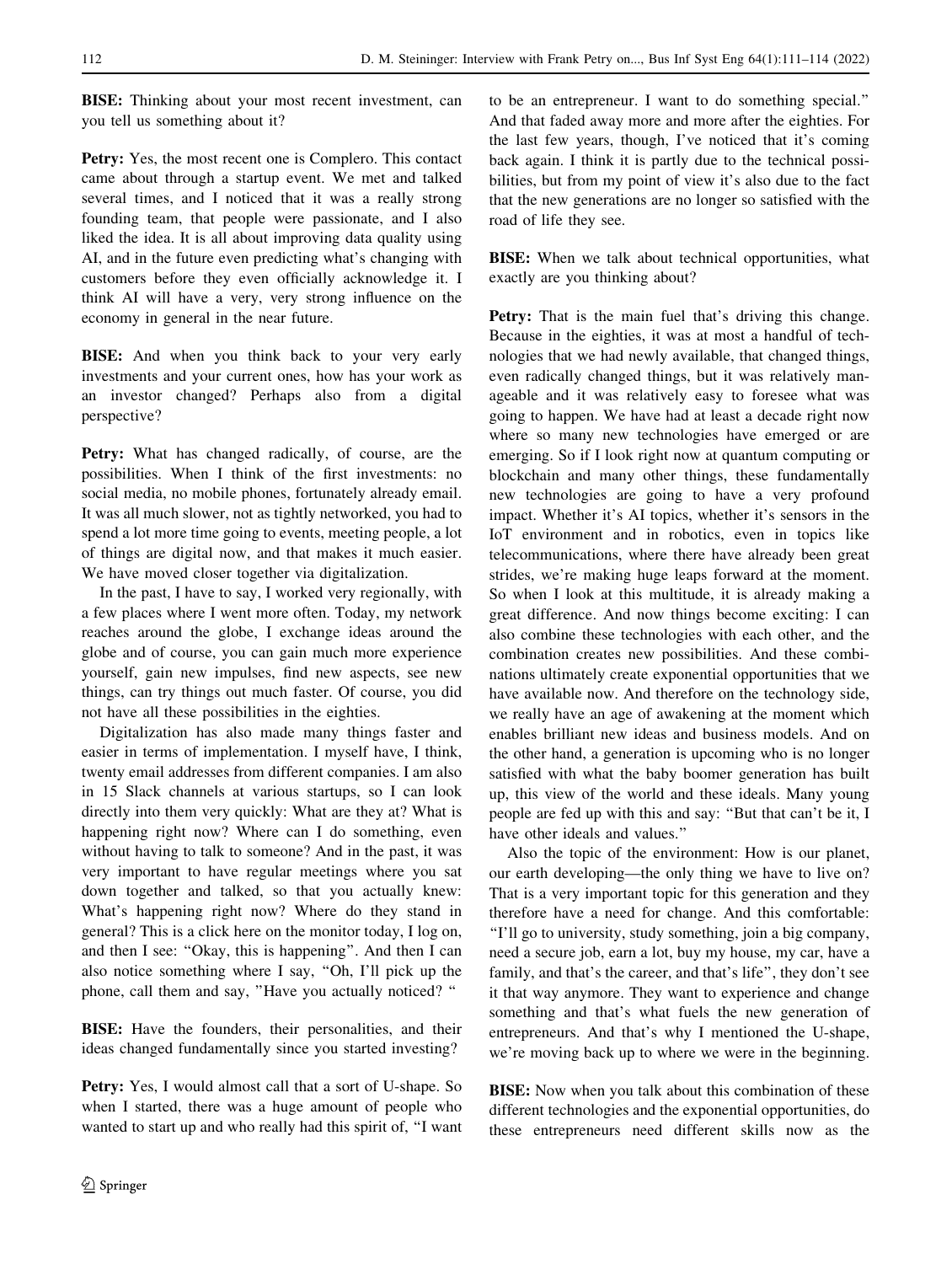U-shape goes back up and things change again due to technology and new values?

Petry: Yes, definitely. A lot of things are changing there as well. Not only do we have buzzwords like New Work with distributed teams and other things, but this classic hierarchical thinking has also changed. Leadership is understood differently today than it was back then. We had much more strictly delimited segments in society before. You either belonged to a certain elite or you had to work your way into it. Today, structures are increasingly open to all.

**BISE:** Do you feel it's also related to technology?

Petry: Yes, definitely. So it's much easier to obtain information about many things. Information used to be very, very, very valuable. It was quite difficult to get, and I always needed other people to receive information at all. Today, almost everything is available in real time, at any time, everywhere, or in special cases, if I can't get it in my own country, even internationally.

BISE: If we say: ''Information used to be valuable, but it is not anymore today'' and then talk about digital startups which are often information-based, does it bring particular challenges to protect them from imitators because access and the barriers of entry are low?

Petry: Partly. Information is maybe not less valuable than it used to be, it's still valuable. However, the access route to information used to be the expensive part. Access has become easy. And yes, of course, that makes some business models copyable, and a founder has to be mindful of that. On the other hand, if I have a consistent plan, if I am fast enough and also have the resources available, then I can develop a head start for myself making it hard for other to compete.

It's not just about creating the technical possibility, it's also about a brand, building trust, finding customers. If I'm the first and do it well, then of course I still have a huge head start, especially with platforms. Along the way, of course, I have to be mindful of WHO I share ideas with. Now if I want to find investors, then of course I have to share the idea. Usually, also no NDAs are made between founders and investors. An investor usually doesn't have the prerequisite or interest to copy a model. Where I might have to be careful is when corporate investors are involved who have a strong ability to implement the idea themselves with their existing large development teams; this is of course a danger. However, it was no different in the past, it was just slower and less transparent. Ideas were also stolen and copied in the past.

BISE: Digital startups and digital business models are especially strong in the USA and China, while Europe currently does not play such a dominant role. Do you have an explanation for that?

Petry: It's due to two things: regulation is significantly lower, both in the USA and in China, and second they each have huge markets of their own. That means that if a company in its country, either China or the USA, manages to become big, to be a champion nationally, it is immediately also a global champion, purely in terms of size, especially with platform ideas and the like. While a company that grows up in Germany can certainly already be a nice medium-sized company and have a market power locally, but will not play a role internationally at all. It would have to conquer Europe at least first to play an international role. But of course Europe is still very dispersed: we have different languages, cultures, legal systems, tax systems, I have to overcome all that. On the other hand, a company that succeeds in Europe also has the strength to definitely survive internationally, because the experience that it gaines can give a head start in adopting to different settings. However, the road in Europe is long and Europe has missed out on a few things.

## BISE: In which way?

Petry: By not managing to create at least to some extent uniform markets, and by not managing to connect the European ecosystems more strongly, which is now happening, independent of politics. There are now very strong networks across the individual countries; a larger group of people who know each other extremely well, who work together and have recognized when it makes sense to go beyond national borders. Even though it may not be one hundred percent to the benefit of their own country, they do it anyway because they have recognized: If we do not work together, we will have no chance to compete with firms from the USA and China. Moreover, this movement and these connections would not have been possible without digital technologies in this form.

BISE: If you had one wish, what would you like to see from European politics in terms of support for digital startups?

Petry: That is relatively simple. We need a more uniform startup environment for the whole of Europe, which means greater uniformity in legal and tax terms. There may well be minor national peculiarities, but in principle – and this does not just apply to startups, it applies to the economy as a whole – we need to ensure that Europe really does create a more uniform system; otherwise we will simply slow